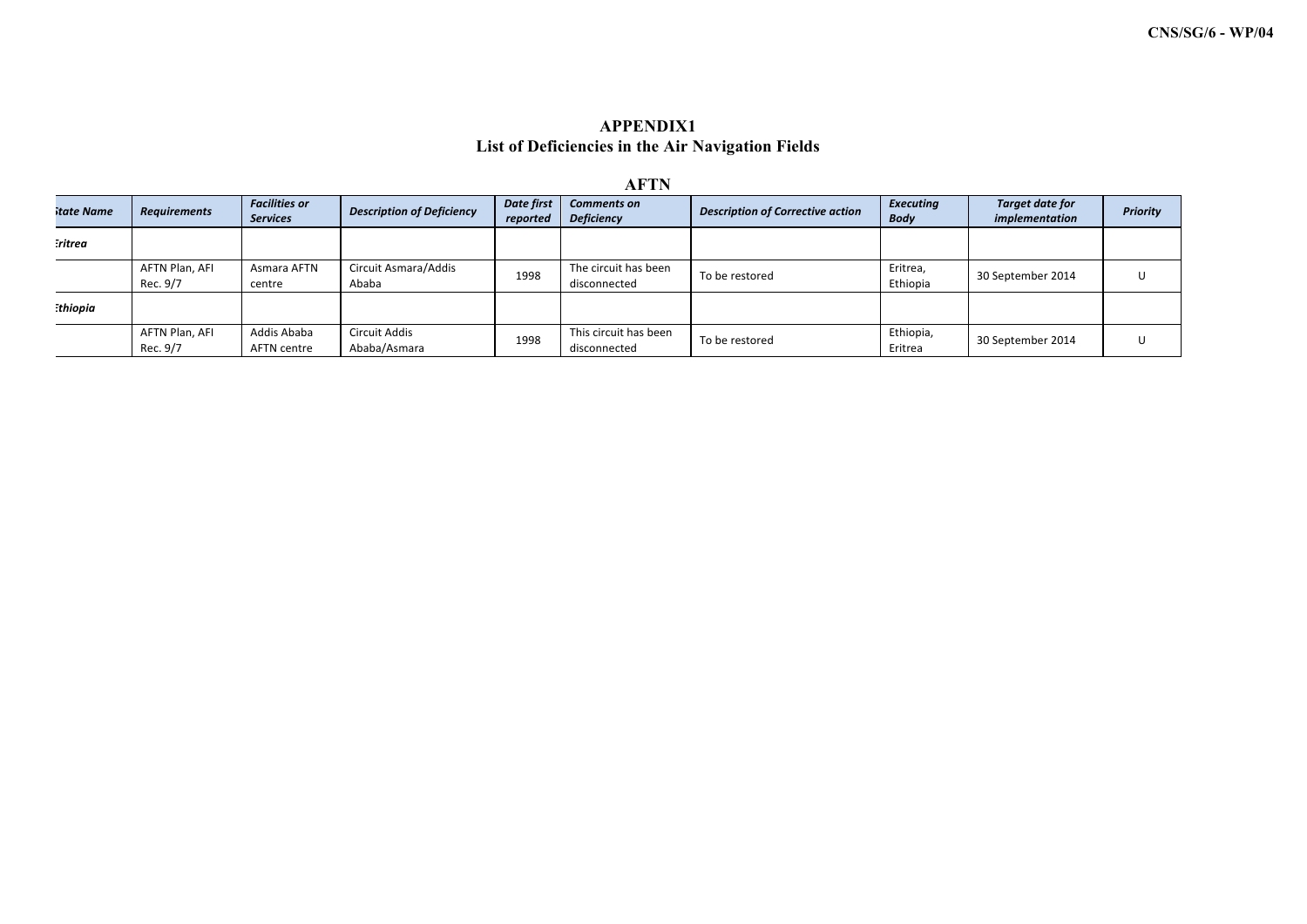## **APPENDIX2 List of Deficiencies in the Air Navigation Fields ATS DIRECT SPEECH**

| <b>State Name</b>     | <b>Requirements</b>                                   | <b>Facilities or</b><br><b>Services</b> | <b>Description of Deficiency</b> | Date first<br>reported | Comments on<br><b>Deficiency</b>     | <b>Description of Corrective action</b>                                                                   | Executing<br>Body          | Target date for<br>implementation | Priority     |
|-----------------------|-------------------------------------------------------|-----------------------------------------|----------------------------------|------------------------|--------------------------------------|-----------------------------------------------------------------------------------------------------------|----------------------------|-----------------------------------|--------------|
| Burundi               | ATS Direct Speech<br>Circuits Plan, AFI/7<br>Rec. 9/9 | Bujumbura APP                           | Circuit/ Bujumbura/Kinshasa      | 1998                   | Not operational                      | VSAT implemented at Bujumbura and<br>Kinshasa                                                             | Burundi,<br>DR Congo       | 30 September 2014                 | $\mathsf{A}$ |
| Dem. Rep.<br>of Congo | ATS Direct Speech<br>Circuits Plan, AFI/7<br>Rec. 9/9 | <b>Bukavu TWR</b>                       | Circuit Bukavu/Kigali            | 1996                   | Not implemented                      |                                                                                                           | DR Congo,<br>Rwanda        | 30 September 2014                 | A            |
|                       | ATS Direct Speech<br>Circuits Plan, AFI/7<br>Rec. 9/9 | <b>Gbadolite TWR</b>                    | Circuit Gbadolite/Bangui         | 2002                   | Not implemented                      | Could be implemented by<br>interconnection between Bangu<br>AFISNET and G'Badolite RVA domestic<br>VSATs. | DR Congo,<br><b>ASECNA</b> | 30 September 2014                 | A            |
|                       | ATS Direct Speech<br>Circuits Plan, AFI/7<br>Rec. 9/9 | Goma APP                                | Circuit Goma/Bujumbura           | 1998                   | Not implemented                      |                                                                                                           | DR Congo,<br>Burundi       | 30 September 2014                 | $\mathsf{A}$ |
|                       | ATS Direct Speech<br>Circuits Plan, AFI/7<br>Rec. 9/9 | Goma APP                                | Circuit Goma/Kigali              | 1998                   | Not implemented                      |                                                                                                           | DR Congo,<br>Rwanda        | 30 September 2014                 | $\mathsf{A}$ |
| Eritrea               | ATS Direct Speech<br>Circuits Plan, AFI/7<br>Rec. 9/9 | Asmara ACC                              | Circuit Asmara/<br>Addis Ababa   | 1998                   | The circuit has been<br>disconnected | To be restored. NAFISAT                                                                                   | Eritrea,<br>Ethiopia       | 30 September 2014                 | U            |
| Ethiopia              | ATS Direct Speech<br>Circuits Plan, AFI/7<br>Rec. 9/9 | Addis Ababa<br>ACC/FIC                  | Circuit Addis Ababa/ Asmara      | 1998                   | The circuit has been<br>disconnected | To be restored. NAFISAT                                                                                   | Ethiopia,<br>Eritrea       | 30 September 2014                 | U            |
| Ghana                 | ATS Direct Speech<br>Circuits Plan, AFI/7<br>Rec. 9/9 | Accra ACC                               | Circuit Accra/Kano               | 2009                   | Unserviceable                        | To be restored AFISNET                                                                                    | Ghana<br>Nigeria           | 30 September 2014                 | $\mathsf{A}$ |
|                       | ATS Direct Speech<br>Circuits Plan, AFI/7<br>Rec. 9/9 | Kano ACC                                | Circuit Kano / Accra             | 2009                   | Unserviceable                        | To be restored AFISNET                                                                                    | Ghana<br>Nigeria           |                                   |              |
| Nigeria               | ATS Direct Speech<br>Circuits Plan, AFI/7<br>Rec. 9/9 | Kano ACC                                | Circuit Kano/N'Djamena           |                        | Unserviceable                        | To be installed in the VCCs of Kano                                                                       | Chad<br>Nigeria            |                                   |              |
| Rwanda                | ATS Direct Speech<br>Circuits Plan, AFI/7<br>Rec. 9/9 | Kigali ACC                              | Kigali/Kinshasa                  |                        | Unserviceable                        | To be restored SADC//2                                                                                    | Rwanda, DR<br>Congo        | 30 September 2014                 | $\mathsf{A}$ |